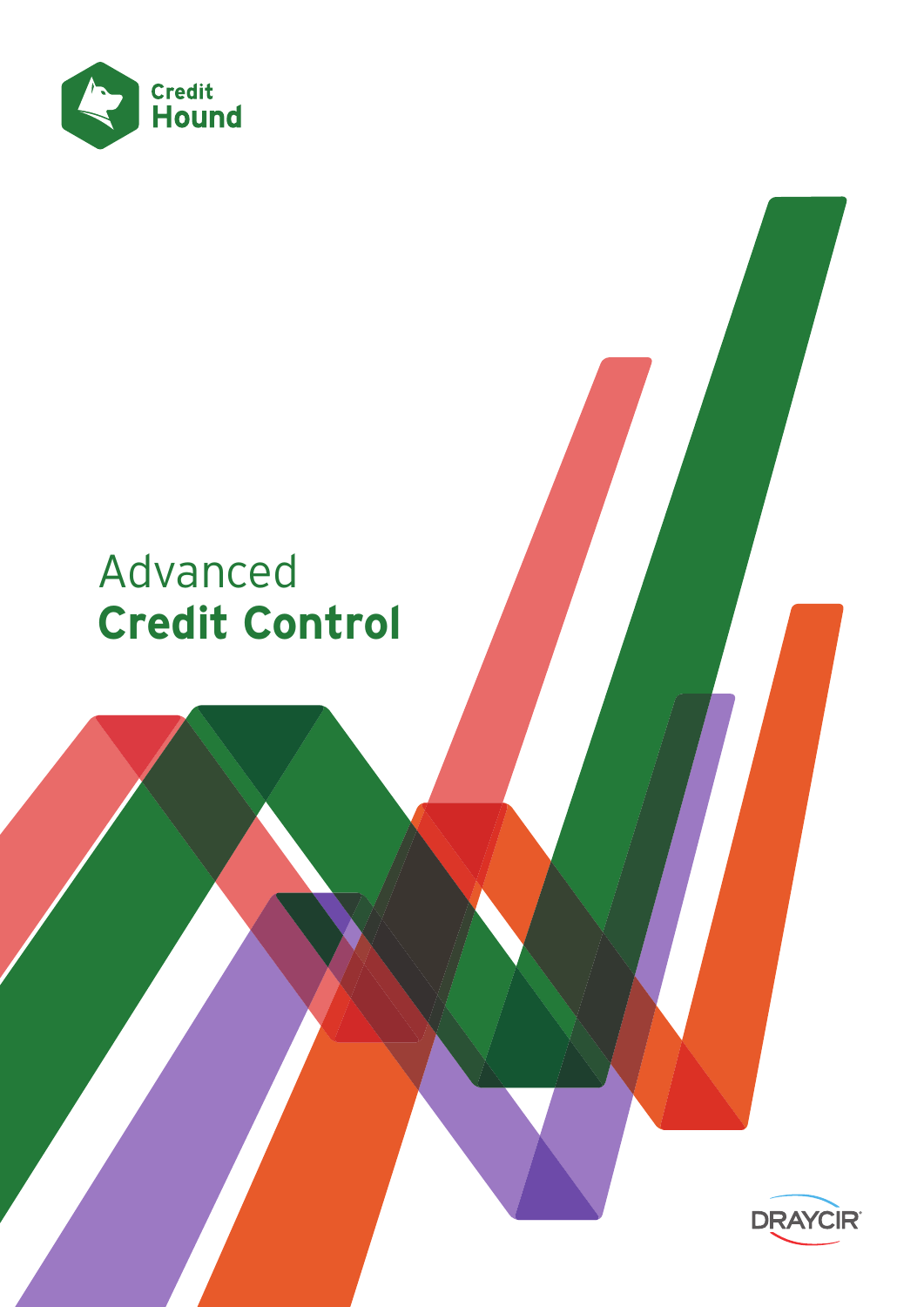# Why Credit Hound?

At Draycir, we know an efficient credit control function is vital to every business. It improves cash flow, reduces debt, prevents late payments and makes your profit a priority. And we're here to help you streamline your current process.

> Designed to pick up where your existing accounting system stops, Credit Hound saves you time re-keying data and instantly shows how much you're owed and who you need to chase.

**Connects with...** Sage 50

Sage 200

Sage 300 ERP

Microsoft Dynamics NAV

Microsoft Dynamics GP

Infor SunSystems

SAP Business One

Visit **draycir.com/ credithound** for more detail

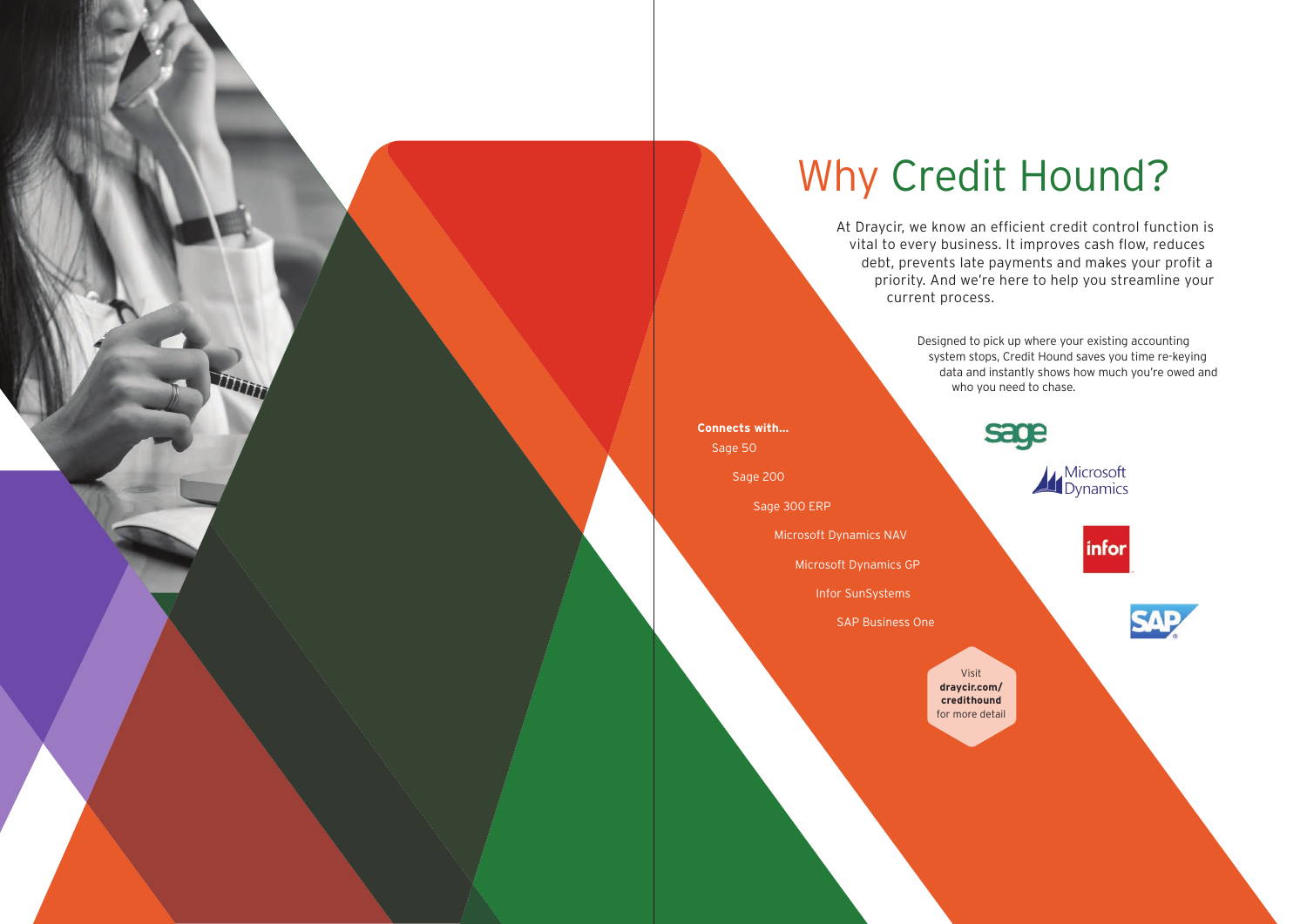Ever wish you could reduce the amount of admin involved in your credit control processes? **Consider it done**.

### Say **goodbye** to...

**Exceeded payment terms Time-consuming manual admin Debt caused by delayed payments Withheld money due to unresolved disputes Inconsistent customer communications** 

## A day in the life of a credit controller

### Say **hello** to...

**Improved time management Pro-active credit control More available cash for your business Comprehensive reporting to analyse your efforts and highlight debtor issues A quick return on investment**



Chase up

calls

Log disputes

Resolve disputes Monitor tomat tasks

Change account status

**After** Credit Hound

80% Chasing 20% Admin

**"**We have been using the software for three months and have already started seeing the benefits. Each of our credit controllers save over 5 hours every week in prioritising tasks and scheduling chase reminders.**"**

**707 Resource Management**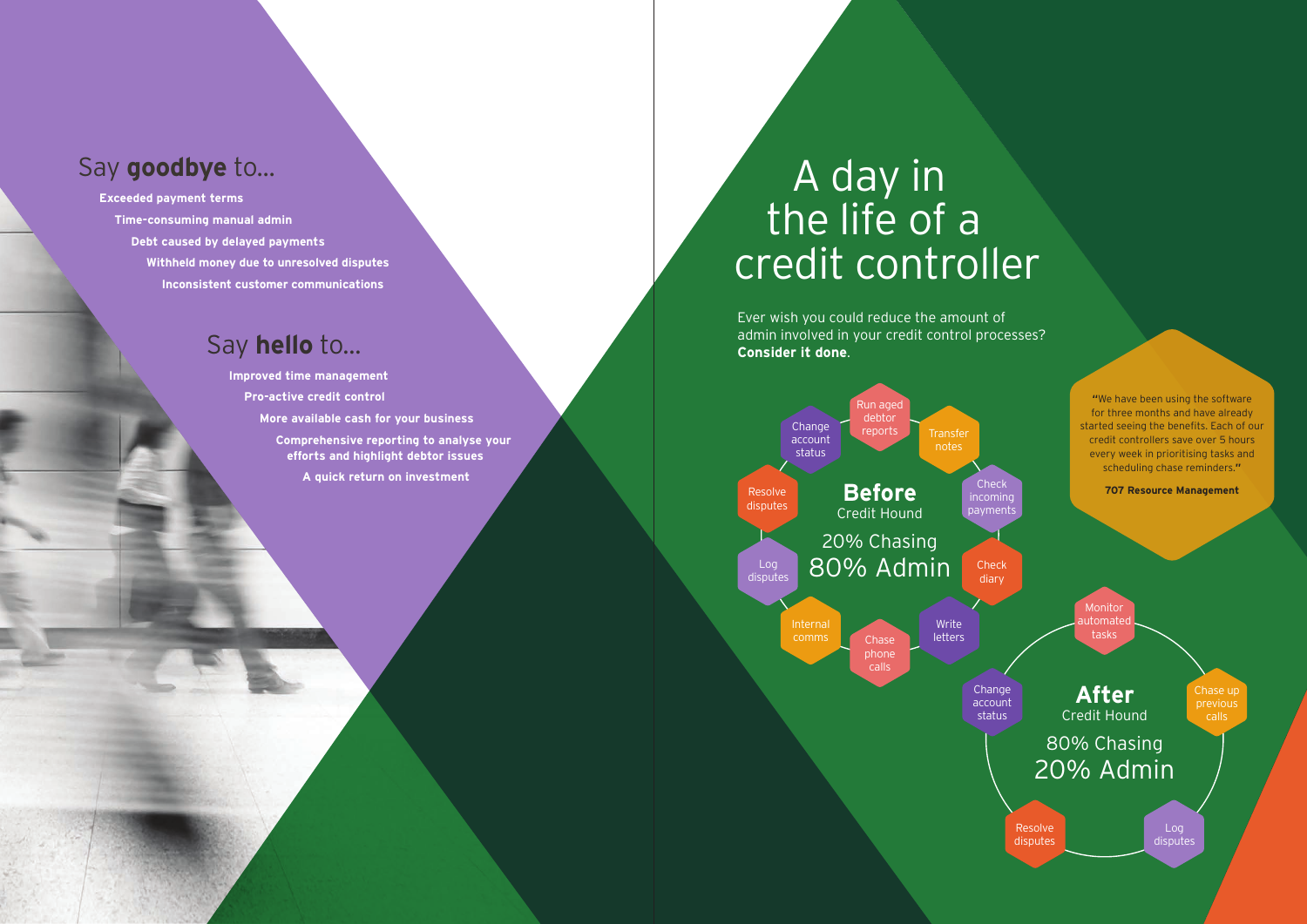Credit Hound will reduce your admin and help you to chase payments more proactively, saving you time and allowing you to chase up to ten times more customers in your working day – which means you'll see improvements in your cash flow too.

## Flexible features







07

#### **Consolidated chasing**

Office account and the<br>Sesociated to it with a<br>Whether you set up c<br>accounting system (if<br>Credit Hound for som<br>can now see the who<br>you to send chasing I Account<br>Credit<br>Can not<br>you to Whether you set up consolidated chasing from your accounting system (if available) or set it up within Credit Hound for some or all of your accounts, you can now see the whole picture every time. This allows you to send chasing letters directly to the branch accounts, or send a single consolidated letter to the head office account.

7 O O

When you are chasing multiple accounts that belong to one parent company, the consolidated chasing feature gives you an overview of the entire Head Office account and the branch/subsidiary accounts associated to it with a multi-tiered hierarchy.

ation as it links to your acco<br>all information is accurate a<br>**te management**<br>tly tracks any queries or displayed<br>as you can see what payme<br>d see how the issue is being<br>d - add customer-facing and Efficiently tracks any queries or disputes on an invoice, so you can see what payments are delayed, why and see how the issue is being managed.

#### **Integrates with your accounting system**

Credit Hound works with many ERP and accounting systems. There's no need to re-enter information as it links to your accounts system to ensure all information is accurate and up-to-date.

#### **Dispute management**

- Record add customer-facing and internal notes.
- Communicate automated emails sent to keep the right people informed.
- Follow-up set up reminders to follow-up and resolve the issue.

y schedules a ca<br>to call, when and<br>d, the call remind Automatically schedules a call reminder in your diary of who to call, when and why. When an invoice is paid, the call reminder is deleted; saving you from chasing payments unnecessarily.

#### **Interactive aged debtors list**

You can sort and filter accounts in real-time – by account grouping, category or analysis codes. This means there's no need to use Excel spreadsheets or print off a list for manual checking.





#### **Payment reminders**

Sends pre-emptive reminder letters or emails a few days before payment is due to encourage prompt payments. If payment isn't made on time, reminders will continue to be sent until you get paid. You can control the frequency and the tone of the reminders and set different chasing routines for different customer groups.

#### **Automated rules and actions**

Automates many of your daily, repetitive tasks to greatly reduce your workload. You can customise the rules to set up actions such as sending out batches of letters, placing accounts on stop and scheduling diary entries to chase customers by telephone.

#### **Chase screen**

Real-time information is extracted from your accounting system and displayed on one screen. So you have everything you need to hand to chase payment and add notes during the call including: contact details, outstanding invoices, chase history notes, and add details of recent communications.

#### **Calendar**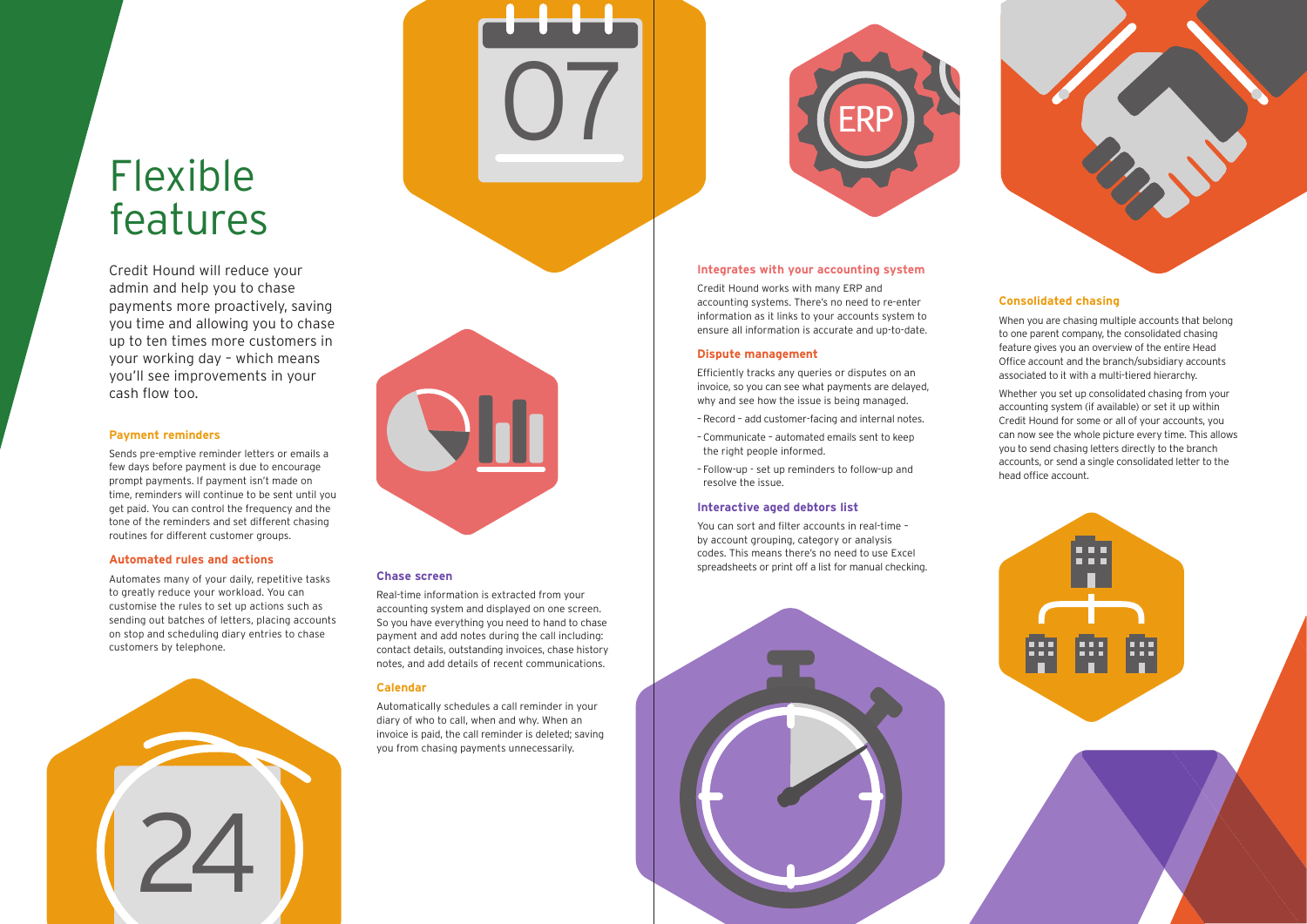#### **Dashboard**

Provides an instant overview of overdue payments, the total amount of money owed, scheduled chase calls, promised cash, recent payments and any

## **Flexibility** across your organisation

Visit **draycir.com/ credithound** for more detail

**"**Credit Hound has 100% changed the way we work and has played a big part in supporting the growth of the company. Without Credit Hound it would have been near impossible to keep up with credit control demands for the growing number of clients.**"**

**Instant Offices**

#### Credit Controller **Work more proactively.**

Credit Hound provides an in-depth understanding of the state of your customers' accounts. Overdue accounts or invoice disputes can be quickly **Example 3.24 Disputed 3.34 Disputed 3.34 Disputed 3.24 Disputed 3.24 Disputed 3.24 Disputed 3.24 Disputed 3.24** customer service.  $\qquad \qquad \bullet$ 

Reduces your admin workload so you can concentrate your efforts on what you do best - credit collections. Provides the information you need to see who to chase, how much is owed and all the previous chase history as well as any invoice disputes.

### Credit Control Manager

#### **Manage your credit control team effectively.**

Provides a comprehensive credit management reporting system so you can track performance and overall effectiveness of the credit control functions.

#### Management **M** manang sama

#### **Ensure a good level of working** capital to grow your business.  $\cdots$

With effective accounts receivable processes in place, your business will have a healthy cash flow whilst building strong relationships with your customers.

#### **Sales**

#### **Stay informed about your customers.**

Clearly shows the total

#### **Promised cash**

Highlights the customers who've promised to pay and

#### **Reporting**

A wide range of customisable reports are available to suit the needs of your customers. Information can be filtered so you can easily see the information you need. Reports include but are not limited to:

- Accounts summary
- Aged debt
- Call-back analysis
- Dispute analysis
- Outstanding diary entries

The diary entry scheduled for 27/11/2013 11:20

- Outstanding disputes
- Promised cash
- User activity
- Who has paid me

Particularly useful for management, it provides reports on user activity showing efficiency of staff i.e. average time per call.



**Festival Homes Ltd (FE3001)** The diary entry scheduled for 27/11/2013 11:30

for the amount of £5,711.01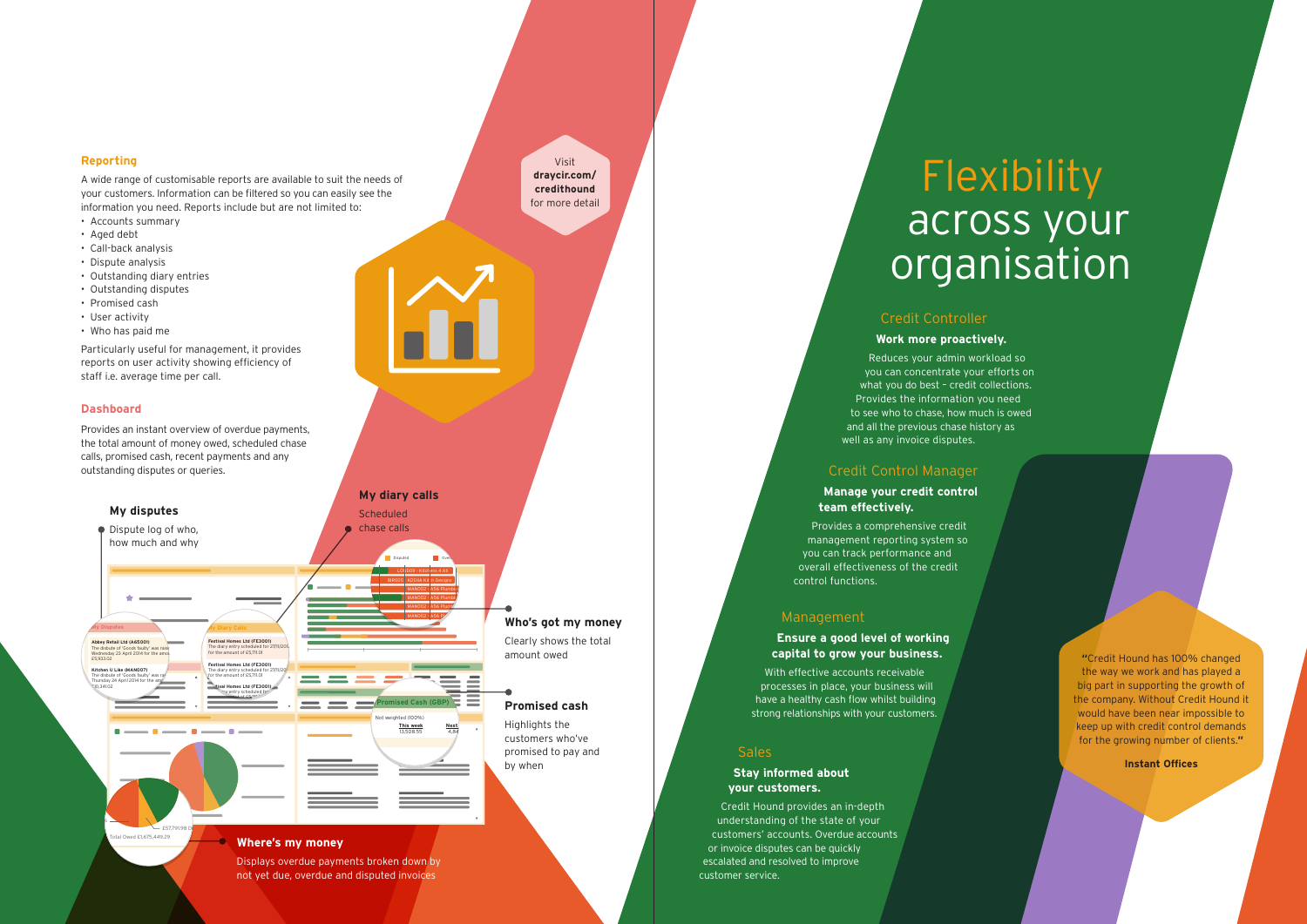At Draycir, efficiency and versatility go hand in hand. And our products reflect exactly that. We create specialist software to improve your business processes in simple-to-use steps.

Our practical solutions help businesses work smarter by reducing costs, improving cash flow and streamlining operational efficiency. We are dedicated to creating products with high levels of usability, supported by excellent resources and on-going development.





# Working smarter

**Document Scanning & Electronic Archiving**

**Document Delivery & Process Automation**



Visit **draycir.com** for more detail